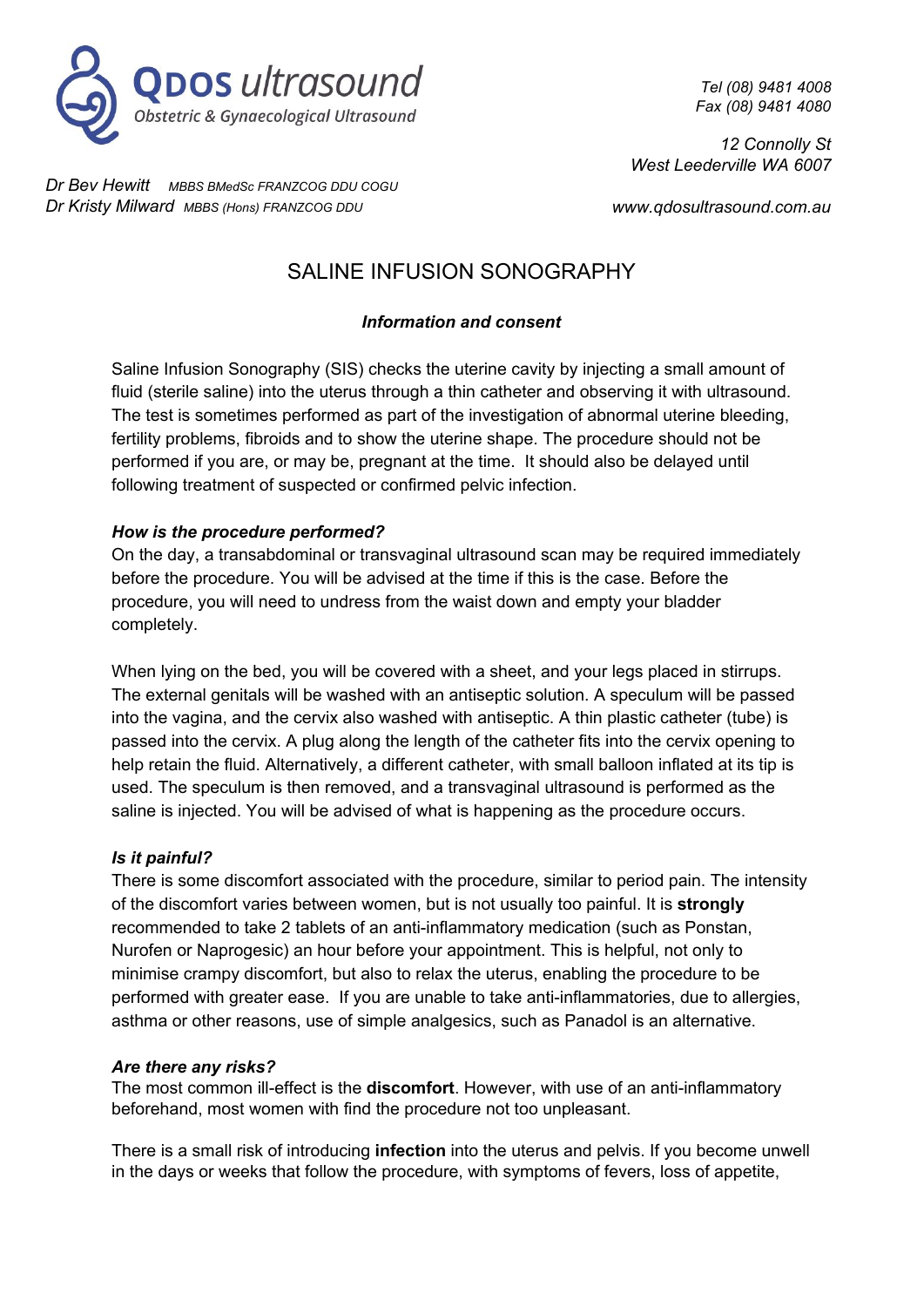lower abdominal or pelvic pain, or unusual discharge, please see your referring doctor or your local GP at your earliest convenience. Occasionally, the **cervix will not allow the catheter to be passed**, or fluid is not retained sufficiently in the cavity to permit assessment.

Rarely, handling of the cervix results in a reflex fall in blood pressure (called **cervical shock**). This can lead to feeling faint and dizzy or passing out. If you become faint, or lose vision or hearing during the procedure, please alert the staff immediately.

#### *What preparation is required for the procedure?*

The bladder will need to be empty during the procedure, so drinking extra fluids before your appointment is not required. Antibiotics are not required routinely before the procedure, but if you have other conditions which increase your risk of infection, or if you have had recently treated infection, you should talk to your referring doctor about taking a dose of antibiotics a couple of hours beforehand.

#### *How will I feel after the procedure is over?*

You will probably have some persisting period-like cramps for a few hours. Using further simple analgesics, or local heat (hot water bottle or wheat bag) can help. Some women prefer to have someone with them to drive them home, but it is quite reasonable to drive yourself if you need to. Returning to work immediately after the procedure is possible if required, but you may prefer to have a restful afternoon instead.

You should expect some dark vaginal discharge from the vagina for a short period of time, due to the Betadine antiseptic. We suggest you wear dark undies and bring a panty-liner to wear afterwards. If you develop symptoms of possible infection, please see your referring doctor or local GP as early as possible.

#### *How do I make a booking?*

Complete the HyCoSy/SIS history sheet (also available to download off website), then fax it along with your referral to 9481 4080. Call QDOS Ultrasound on the first day of your next period. Available appointments between your period and anticipated ovulation will be offered to you. Please abstain from intercourse from the first day of your period, until the procedure has been performed.

#### **Consent:**

*I have read and understand this sheet, and with to proceed with Saline Infusion Sonography.*

Name:  $\blacksquare$ 

| Signature: |  |
|------------|--|
|            |  |

 $Date:$ 

*Please scroll down for questionnaire*